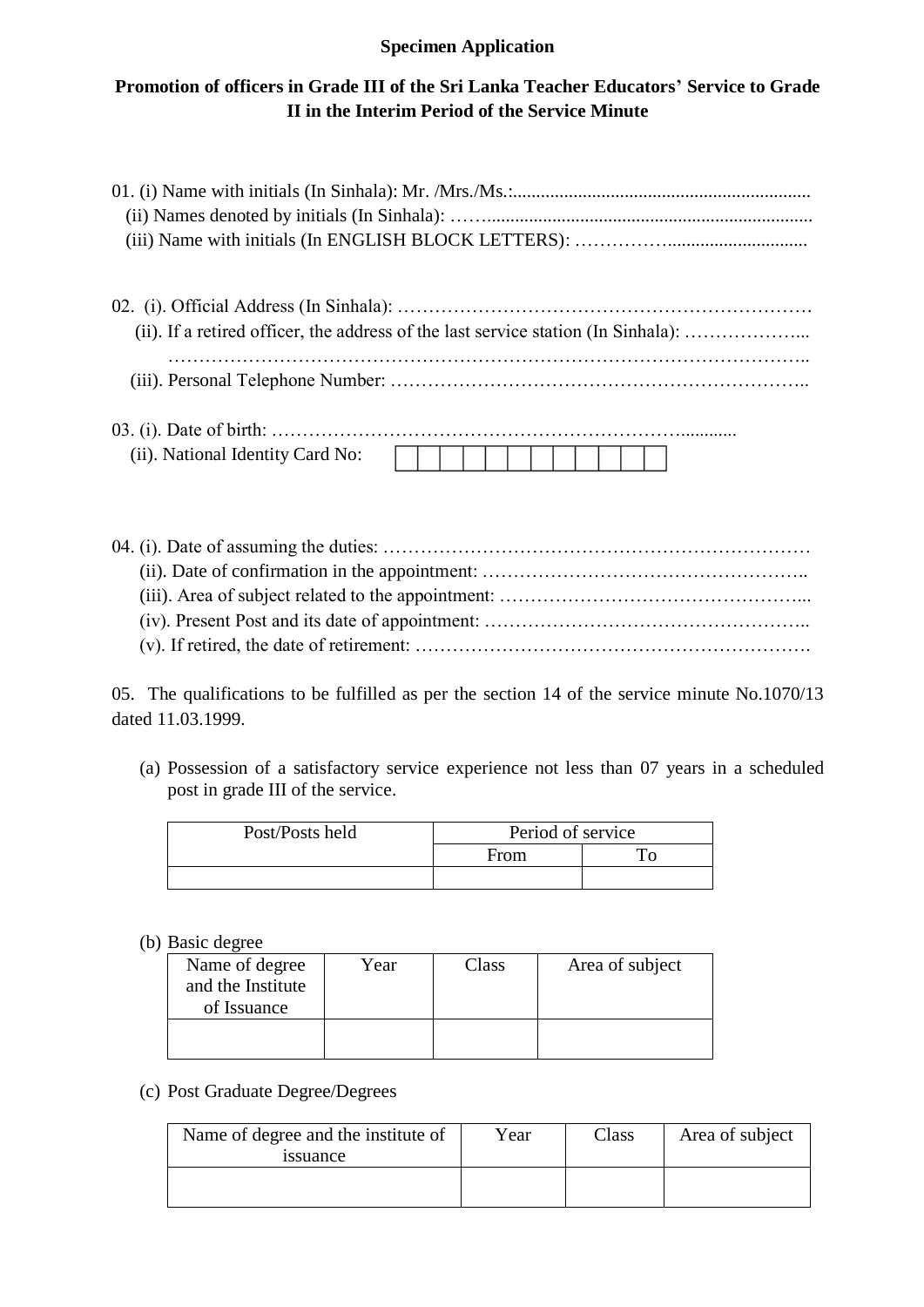#### (d) Post Graduate Diploma/s in Education

| Name of the certificate and the<br>institute of issuance | Date of<br>completion | Merit (Distiction/Credit) |
|----------------------------------------------------------|-----------------------|---------------------------|
|                                                          |                       |                           |

06. As per 10.1.1 of the service minute No.1925/37 dated 28.07.2015;

- (a) Date on which the  $1<sup>st</sup>$  efficiency bar examination in 10.1.1 (v) was passed (The remarks under the section 8 of the service minute is applied) ………………………..
- (b) Date of fulfilling the proficiency of other official language at the relevant level (First level): ………………………………………………………………………………….
- (c) Date of fulfilling the link language (English) proficiency: …………………………….

Accordingly, I request that I be promoted to the Grade II of the Sri Lanka Teacher Educators Service with effect from …………………………… in accordance with the interim provisions of the service minute of the Sri Lanka Teacher Educators' Service amended by the Extra-Ordinary Gazettes No.2141/73 dated 19.09.2019 and No.2153/6 dated 09.12.2019.

………………………. …………………………

Date Applicant's Signature

### **Certification from the Head of the Institute**

The particulars of Rev./Mr./Mrs. ……………………………….. of grade III of the Sri Lanka Teacher Educators Service who is serving in the …………………………College of Education /Teacher Training College during the preceding period of seven(07) years to the date ……………….on which the officer become eligible for the promotion to the grade II of the service are as follows.

- 01. Has / has not taken no-pay/ half pay leave during the preceding period of seven (07) years.
	- 1.1. If such no-pay/ half pay leave have been taken, provide particulars (Table 01): (Provide details including immediately preceding 05 years)

Table 01 - Particulars of no-pay/ half pay leave

| Year | No-pay/half pay leave | Reason |
|------|-----------------------|--------|
|      | Year  Month  Days     |        |
|      | Year  Month  Days     |        |
|      | Year  Month  Days     |        |
|      | Year  Month  Days     |        |
|      | Year  Month  Days     |        |
|      | Year  Month  Days     |        |
|      | Year  Month  Days     |        |
|      | Year  Month  Days     |        |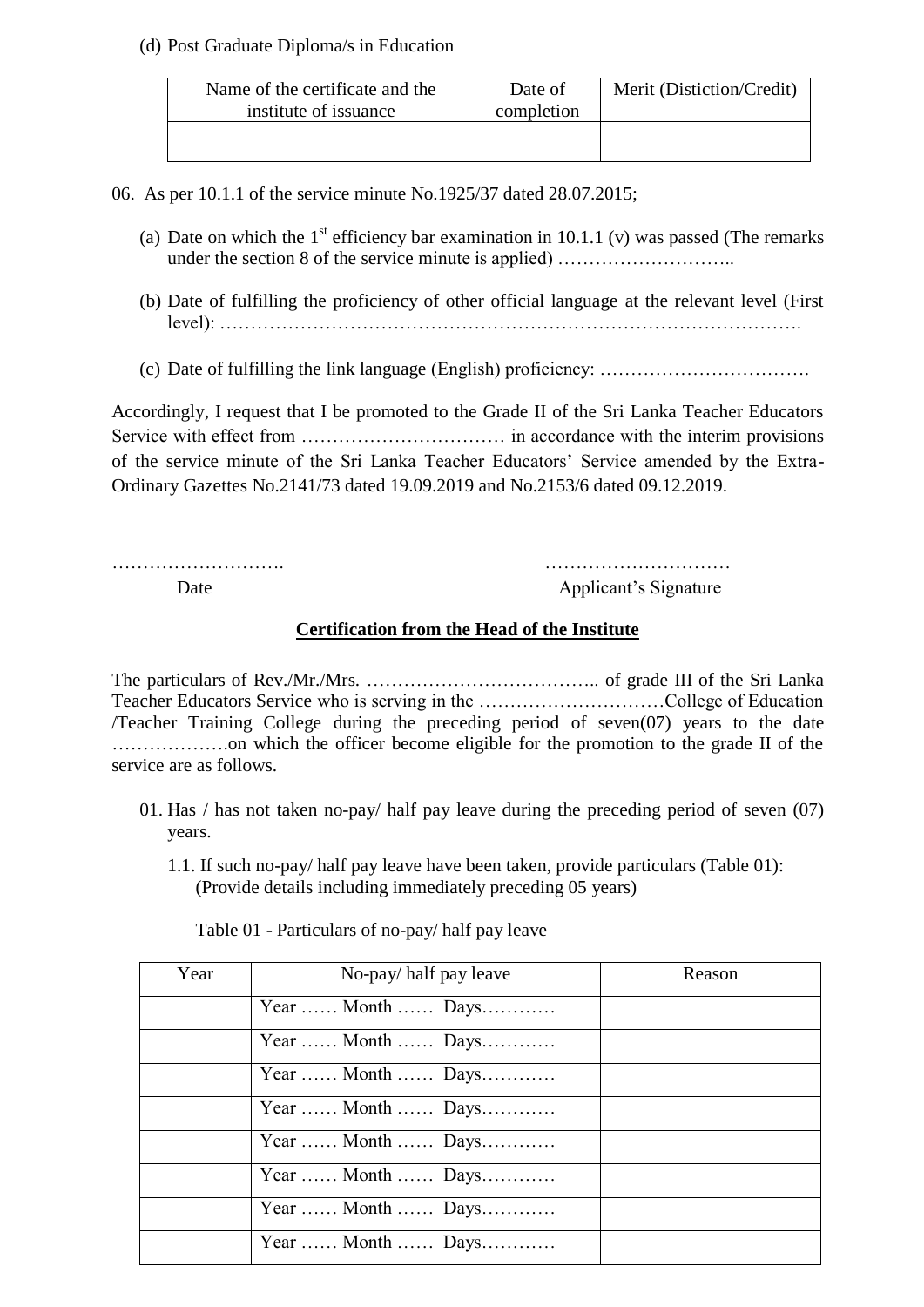- 02. Has / has not earned all salary increments during the preceding period of seven (07) years.
	- 2.1. If the salary increments have been deferred during the preceding period of seven (07) years, give particulars.

(Provide details including immediately preceding 05 years)

Period of salary deferment Reason From ………………to …………… From ………………to …………… From ………………to …………… From ………………to …………… From ………………to …………… From ………………to …………… From to From to to meet to the contract of the contract of the contract of the contract of the contract of the contract of the contract of the contract of the contract of the contract of the contract of the contract of the contrac

Table 02 – Deferments of salary increments

03. Disciplinary, Audit or Inquiry actions during the preceding period of seven (07) years : Yes/ No.

3.1. Provide particulars of such Disciplinary, Audit or Inquiry actions; if any (Table 03) (Provide details including immediately preceding 05 years) Table 03 - Particulars of Disciplinary, Audit or Inquiry actions

| Year | actions were taken | Whether Disciplinary, Audit or Inquiry |         | Present Status (with dates) |
|------|--------------------|----------------------------------------|---------|-----------------------------|
|      | Disciplinary       | Audit                                  | Inquiry |                             |
|      |                    |                                        |         |                             |
|      |                    |                                        |         |                             |
|      |                    |                                        |         |                             |
|      |                    |                                        |         |                             |
|      |                    |                                        |         |                             |
|      |                    |                                        |         |                             |
|      |                    |                                        |         |                             |
|      |                    |                                        |         |                             |

- 04. Has/has not completed a satisfactory period of service not less than seven (07) years in a scheduled post of Class 3 of the Sri Lanka Teacher Educators' Service.
- 05. Has/has not completed a satisfactory and active period of service not less than seven (07) years in the Grade III of the Sri Lanka Teacher Educators' Service.
- 06. The particulars of performance level [The performance level during the preceding period of seven (07) years to the date of completing the qualifications for the promotion. Indicate the mark "✓" in the relevant cage]